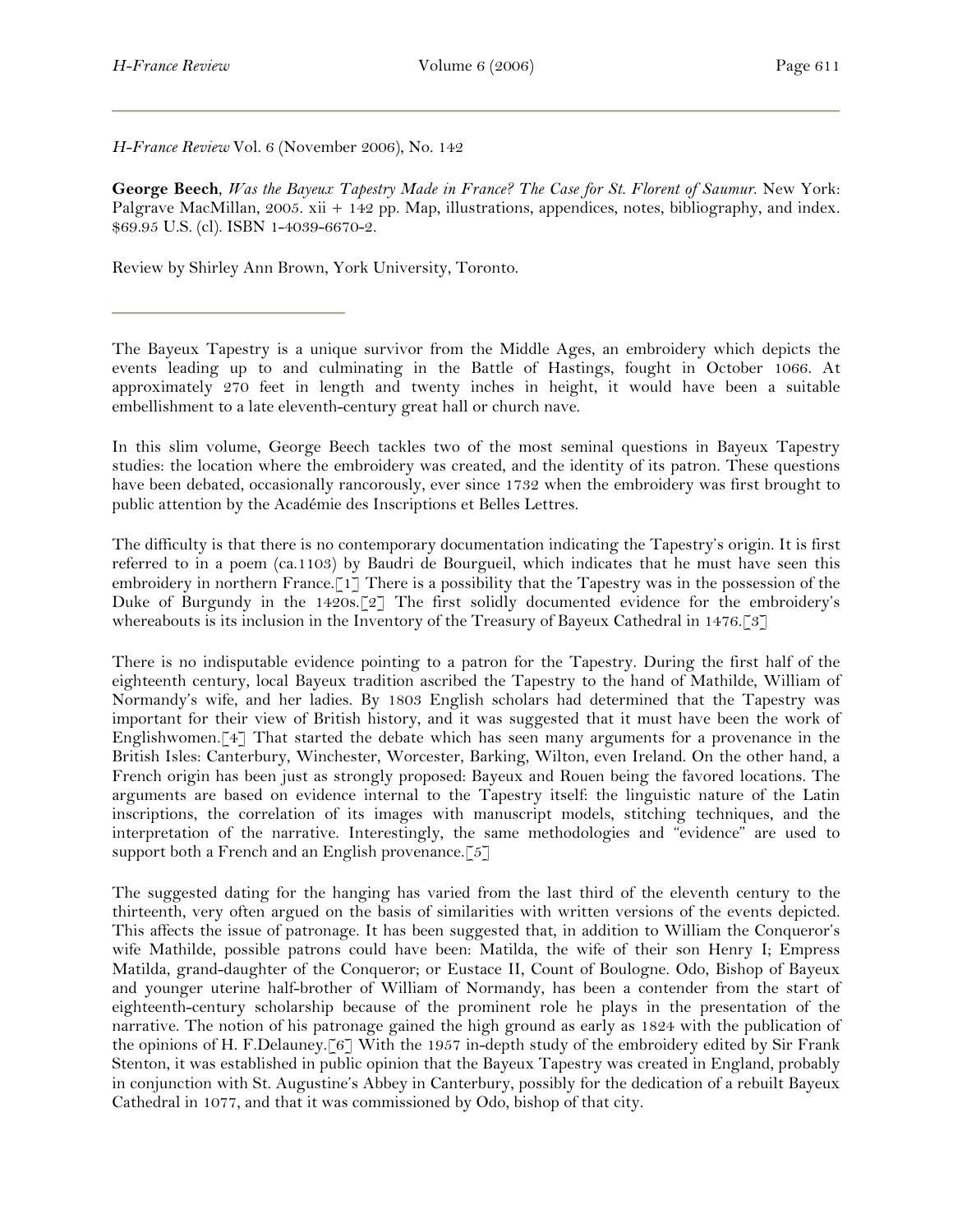The French capitulated gradually, and this thesis went without serious challenge until 1994 when Wolfgang Grape published a detailed study supporting his proposal that the Bayeux Tapestry was created in Bayeux under the sponsorship of Bishop Odo.[7] Very recently, Carola Hicks has floated the suggestion that the embroidery was the heart-child of Queen Edith, widow of King Edward and sister of the defeated Godwins, created in or around the nunnery at Wilton.[8]

It is into this fray that Beech has chosen to step. He puts forth the unexpected hypothesis that the Bayeux Tapestry was commissioned by none other than William the Conqueror for production at the Loire Valley monastery of St-Florent of Saumur, between 1070 and 1083. Beech, a medieval historian who has studied the documents pertaining to the early history of St-Florent for many years, accumulates his evidence in a series of progressive steps. First, he seeks to establish that the monastery had an established textile workshop in the eleventh and twelfth centuries. Then he attempts to confirm that there was a close and long-standing relationship between Duke/King William and William, abbot of St-Florent, the latter being the son and heir of Rivallon of Dol--the very Rivallon to whose aid William came when Dol was threatened by Conan of Rennes in 1064/65. Beech suggests that the inclusion of the Breton campaign as a significant part of the first section of the Bayeux Tapestry, and its decided anti-Conan stance, points to a personal intervention by Abbot William. Beech concludes the scenario by suggesting that William the Conqueror was himself the patron and that his conferring of considerable land donations in England and Normandy to St-Florent, mostly negotiated between 1070 and 1083, could have been in part his payment for the production of the Tapestry. Beech rounds out his hypothesis by pointing out that the presence of the Bayeux Tapestry at Saumur would have made it very easy for Baudri de Bourgueil, a close friend of Abbot William, to familiarize himself with the embroidery to which he refers in his 1103 poem addressed to the Countess Adèle of Blois, the Conqueror's daughter.

Beech wisely admits that most of this scenario is pure hypothesis. The *Historia Sancti Florentii* points to the existence of a St-Florent textile workshop during the early eleventh century and then again in the mid-twelfth century. The *Historia*, written at the end of the twelfth century, indicates that the abbey burned down in 1026. We cannot be certain of the status of the textile workshop between then and its described period of renewed activity in 1128-55. Beech cites nothing in the *Historia* to support the fact of a re-established textile workshop during the period 1070-83 when he suggests the Bayeux Tapestry might have been in production there. Bolstered by the mention that certain early tapestries had survived until the late twelfth century, he reasons that the lack of evidence does not disprove the probability of a continuous workshop activity. This manner of negative argument is a method that Beech will use continuously throughout his book.

As for the "close relationship" between Duke/King William and the Abbot of St-Florent, Beech admits that no documents, charters, or narratives place the two men together at the same place, at the same time. There is only the explanation, in a confirmation of a donation to St-Florent by John of Dol in the early 1080s, that King William was responding to what is interpreted as a personal appeal from Abbot William. One must ask whether or not this is strong enough evidence upon which to build the lasting personal relationship between the two Williams that Beech proposes. The number of benefices in Normandy, Brittany, and England given to St-Florent with the Conqueror's blessing indeed does indicate that the relationship was real. But a close personal relationship is not what the evidence would seem to necessarily indicate--it may simply reflect good feudal dealings. Nevertheless, Beech jumps all too easily from hypothesis to thesis. In almost the same sentence, he writes that he is simply alluding to possibilities and then states that the Conqueror "became in effect the Abbey's lay patron and protector and acquired a voice in its affairs" (p.30).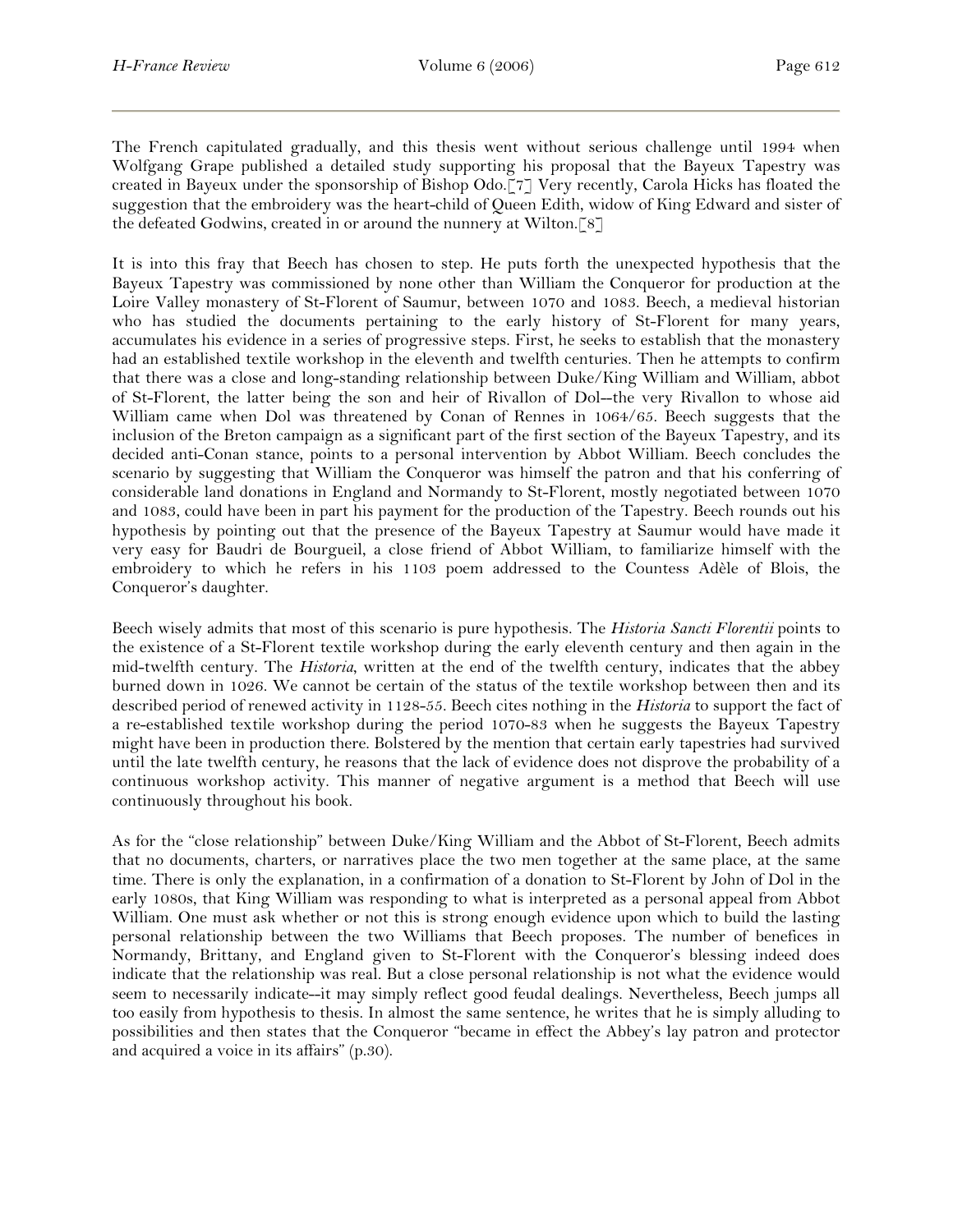Beech next argues that the "close relationship" between Duke/King William and Abbot William fitz Rivallon very likely lead to the King commissioning the Bayeux Tapestry from the monastery workshop, as a commemoration of the events it depicts, and that Queen Mathilda might have been involved. This would explain why William allowed endowments in England and Normandy to be given to a religious establishment so physically remote from Normandy--as payment for the undertaking. They would also serve to reward an ally in the ever on-going campaign to keep the Norman borders secure. Once again, Beech admits that there is no real evidence for this suggestion, but that it follows from the arguments that he has already made. The idea that William the Conqueror was the force behind the creation of the Bayeux Tapestry has, interestingly enough, never been seriously posited in Tapestry studies, even though it might seem to be the logical answer. The argument has always been that William was never portrayed as being the least bit interested in the "finer things of life" in any of the contemporary witnesses to his deeds and character. He was not known as a patron of learning or of art. There is no evidence that he ever owned anything resembling the Bayeux Tapestry. In fact, it is most perplexing that an undertaking as immense and complicated as the Embroidery receives absolutely no mention in any existing eleventh-century document. The Matilda connection is extremely tenuous and Beech rightly transfers that argument to an appendix.

Beech moves on to a comparison between the images in the Bayeux Tapestry and Romanesque art in western France. This type of investigation is an immense undertaking and has already yielded a number of studies, including the latest investigation of Maylis Baylé.[9] The end result is that the art seen in the Embroidery can be placed squarely in the artistic tradition of eleventh-century northern Europe, and includes a heavy dose of Scandinavian elements. Beech urges future investigators to include the Loire Valley and central France in this investigation, acknowledging that his results were rather scanty. His reopening of the argument that the early eleventh-century Leiden manuscript of Adémar of Chabannes' copy of Aesop's fables be looked at as a probable source for the fabliaux and other images in the Tapestry should not be dismissed out-of-hand. Even though many of the images he cites as corresponding to the Tapestry images can also be seen in Canterbury manuscripts, it would be worth investigating what the relationship among the manuscripts themselves might be.

Chapter five, at twenty-seven pages, is the longest in the book. Beech sees the Bayeux Tapestry as a catalyst for the endowments which the abbey of St-Florent received from Duke/King William, with the earlier Breton campaign being the key. To support this hypothesis, Beech provides a detailed discussion of the Tapestry's narrative of the campaign which then-Duke William undertook against Conan of Rennes in 1064. He compares the Embroidery's version with that in William of Poitiers' *Gesta Guillelmi*. The inclusion of the pertinent Latin text, with English translation, here and in other parts of the book, is a welcome support not seen often enough in publications. Beech concludes that the Tapestry's designer produced a more accurate and complete account since, being at St-Florent, he was closer to and more familiar with the part of Brittany in question  $(p, 62)$ . He suggests that the Tapestry's narrative, culminating in Conan's surrender at Dinan (contrary to William of Poitiers who states that there was no final solution), is best understood as expressing the viewpoint of the lords of Dol who were seeking to justify their support of Duke William of Normandy--Abbot William was the heir of Rivallon of Dol before he entered the monastery (p. 87). While admitting that proof is lacking, Beech sees the designer as drawing mainly on local Breton sources for his information, and that the anti-Conan flavor of the Tapestry's version supports his hypothesis of St-Florent as the center of its design and production. This is an ingenious interpretation of this narrative sequence. Most scholars have explained it as propaganda to establish Duke William's effective authority prior to his invasion of England, and as an opportunity to highlight the subservient position in which Harold Godwinsson is placed. Although there is much in Beech's interpretation that is appealing, the difficulty is that he isolates the Breton campaign from the rest of the Tapestry's narrative. It is accepted that the embroidery creates a seamless narrative in which each event is intimately connected with the whole, and Beech's scenario lacks a larger purpose for the inclusion of the campaign story. It is hard to accept the possibility that such an extensive section of the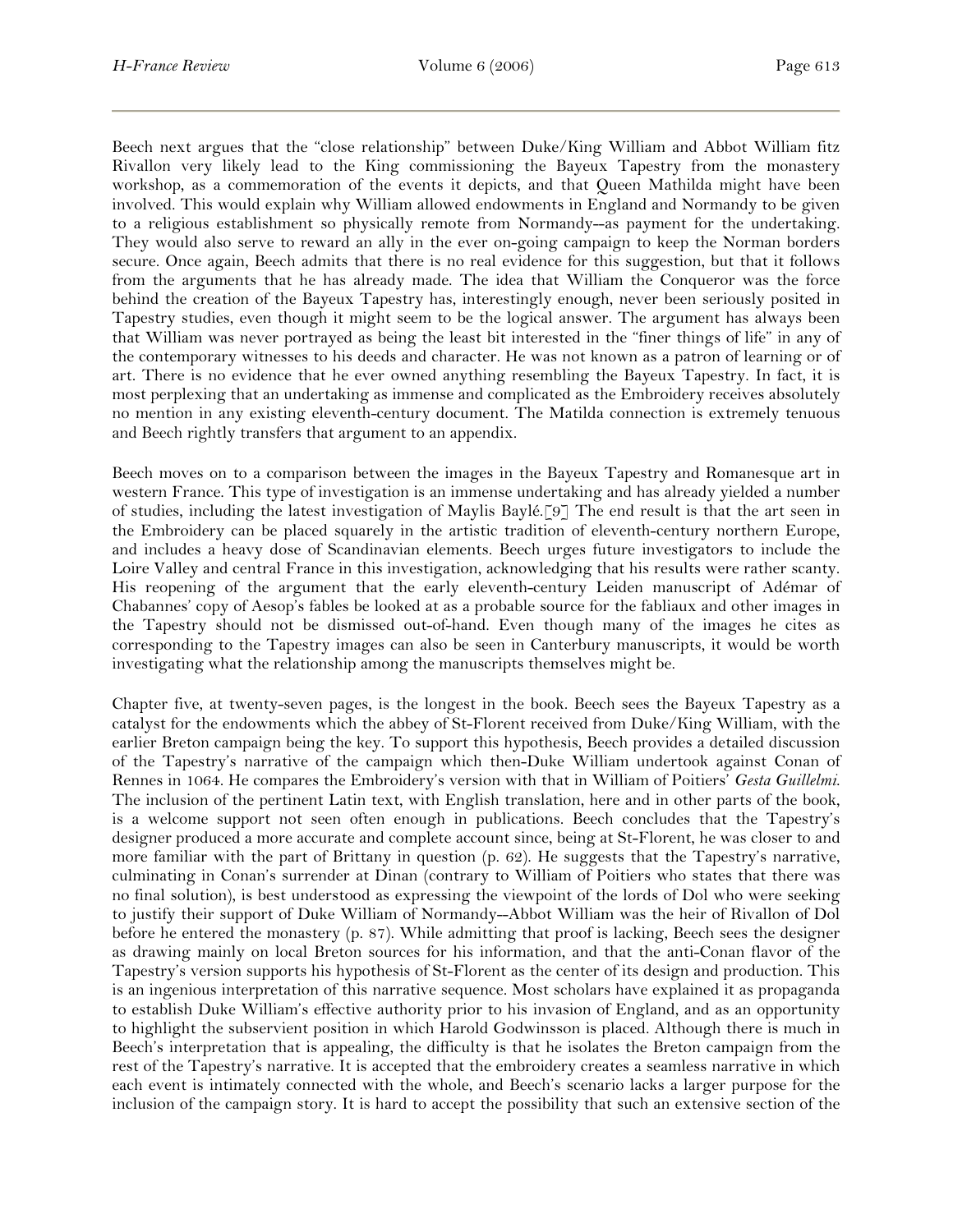Tapestry would be dedicated to pleasing someone as unconnected with the conquest of England as the abbot of St-Florent.

Beech then suggests that the presence of the Tapestry at St-Florent would explain how Baudri de Bourgueil, whose monastery was a mere twenty-five kilometers distant, could have seen the embroidery at his leisure as it was being created, leading to his writing his poem to Adèle. Andrew Bridgeford has suggested another possibility: the Tapestry, made in England, commissioned by Eustace of Boulogne, for presentation to Odo of Bayeux, might have been taken by the bishop to Clermont in 1095 when he attended the meeting in which Pope Urban II pronounced the First Crusade. Baudri de Bougueil was also there and this could have been how he became familiar with the Embroidery.[10] This highlights the fact that there are many possibilities to consider when facing the questions of the Tapestry's early history--all is open to speculation.

In the final chapter, Beech attempts to satisfy skeptics who are convinced that there are close links between the Bayeux Tapestry images and models found in Canterbury manuscripts. He suggests that the designer would not have hesitated to glean his images from his knowledge of art in different areas of France, and even England. He postulates that the close ties between St-Florent and its southern English holdings (Andover and Bramber in particular), along with the continuing friendship between Abbot William of St-Florent and Abbot Scotland of St Augustine's Canterbury, would have encouraged the interchange of artistic models: perhaps Canterbury monks journeyed to Saumur with their manuscripts; perhaps the designer, from Saumur, could have gathered his visual material from the Canterbury manuscripts, and assembled the Tapestry's cartoon in St-Florent. Or, as an alternative, Beech concedes that the Tapestry could have been designed at Canterbury but was embroidered at Saumur. This last is too cumbersome to seriously contemplate.

Beech presents his conclusions as hypotheses, worthy of further investigation and consideration. On the other hand, he certainly set the cat among the pigeons when he stated, in the Louvre catalogue for "La France Romane", that there is evidence to suggest that the Bayeux Tapestry originated in St-Florent de Saumur in the Loire Valley. To make matters more provocative, the Tapestry is given an "Anjou (?), avant 1082" provenance.[11]

Many Tapestry scholars, who have drawn their own arguments from the acceptance of an English provenance for the Tapestry and Odo as patron, will be tempted to dismiss Beech's arguments out-ofhand. One can pick holes in Beech's method, particularly in his rather weak comparisons of the Tapestry images with later Loire Valley sculpture. One can question his interpretation of the documents which he uses to support his hypotheses. His suggestion that the project may have been split between Canterbury and Saumur is unwieldy. He does not account for Anglicisms in the Latin text or Scandinavian elements in the designs. He constantly shifts between unprovable hypothesis and definite statement. Each of his arguments seems to have some merit, but when all the elements are brought together, one wonders if the whole really is the sum of the parts.

One can question whether this study should have been published in book form. It would have benefitted from hard editing to limit the repetition and summarizing. It might have been more palatable in the form of an extended journal article. But in spite of this, when all is said and done, George Beech has rendered an unexpected service to Bayeux Tapestry studies. This little book has revitalized the seminal arguments about the origins of one of the most important artworks from the Middle Ages. Beech has a talent for ferreting out documents and the wealth of information that he has provided should spur scholars to a deeper study of the questions and possibilities that he raises. This after all, is the stated purpose for his book. I would like to suggest an investigation of the possibility that the abbey of St Nicolas in Bramber, a St-Florent holding established in 1073 and not too distant from Canterbury,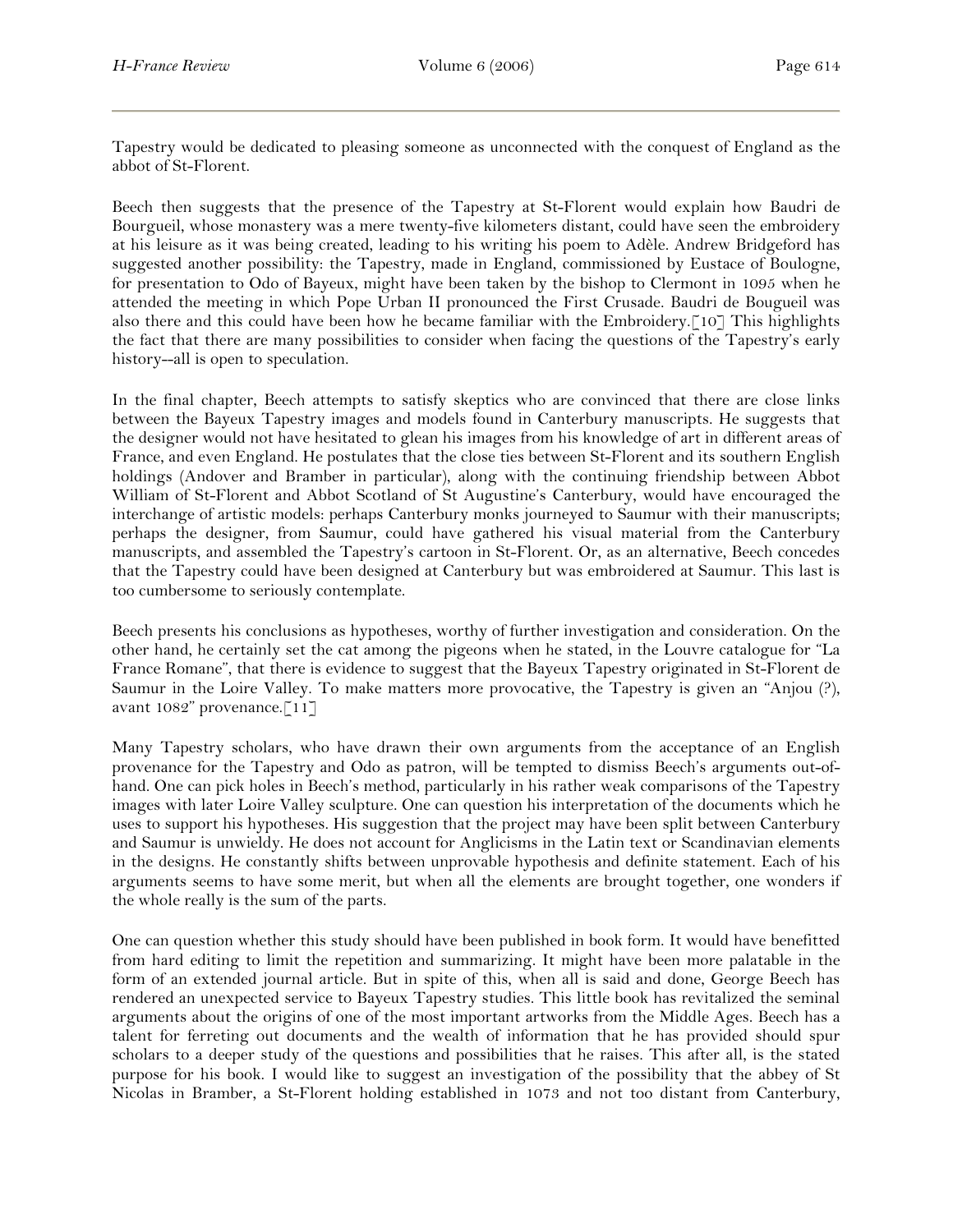might have had something to do with the production of the Bayeux Tapestry. If there is any possibility of this being the case, it would bring together the disparate elements of the Angevin, Breton, Anglo-Norman, and Scandinavian elements seen in the Bayeux Embroidery. Then it would truly reflect the diversity of the world over which William of Normandy held sway. But as always, with Bayeux Tapestry studies, we find ourselves in the land of hypothesis.

## NOTES

[1] "The *Adelae Comitissae* of Baudri of Bourgueil and the Bayeux Tapestry", *Anglo-Norman Studies XVI. Proceedings of the Battle Conference 1993* (Woodbridge, Suffolk: The Boydell Press, 1994). Co-authored with Michael W. Herren, pp. 55-73, reprinted in R. Gameson, ed., *The Study of the Bayeux Tapestry* (Woodbridge, Suffolk: The Boydell Press, 1997), pp. 139-55.

[2] Paris, Bibliothèque nationale: Collection des Cinq Cent de Colbert, T. 127, fol. 127v; this Inventory was first published by le Comte de Laborde, *Les ducs de bourgogne. Études sur les lettres, les arts et l'industrie pendant le XVe siècle et plus particulièrement dans les pays bas et le duché de Bourgogne* (Paris, 1857) II, p. 270; and recently by Anna Rapp Buri and Monica Stucki-Schurer, *Burgundische Tapisserien* (München: Hirmer, 2001), p. 460. George Beech has a forthcoming study in which he posits that the Bayeux Tapestry was in French/Burgundian hands for a large part of the 15th century.

[3] Caen, Archives départementales--Calvados: Manuscrits du Chapitre de la cathédrale de Bayeux. *L'inventaire du trésor de la cathédrale de Bayeux, 1476*. See Ms. 199, item 262.

[4] S. L. "Letter concerning Queen Matilda's Tapestry", *Gentleman's Magazine*, series 1, vol.73 (Supplement, 1803): 1225-1226.

[5] For the extensive bibliography of the Bayeux Tapestry, see Shirley Ann Brown, *The Bayeux Tapestry: History and Bibliography* (Woodbridge: The Boydell Press, 1988), and subsequently in Shirley Ann Brown, "Recherches sur la Broderie de Bayeux: Bibliographie 1985-1999"/ "Bibliography of Bayeux Tapestry Studies: 1985-1999", in Pierre Bouet, Brian J. Levy and François Neveux, eds., *L'Art de broder l'Histoire: La Tapisserie de Bayeux/ The Bayeux Tapestry:Embroidering the Facts of History* (Caen: Presses universitaire de Caen, 2004), pp. 411-18.

[6] Honoré François Delauney, *Origine de la Tapisserie de Bayeux prouvée par elle-même* (Caen: Mancel, 1824).

[7] Wolfgang Grape, *The Bayeux Tapestry, Monument to a Norman Triumph* (Munich and New York: Prestel, 1994).

[8] Carola Hicks, *The Bayeux Tapestry. The Life Story of a Masterpiece* (London: Chatto & Windus, 2006), pp. 29-39.

[9] Maylis Baylé, "La Tapisserie de Bayeux et l'ornamentation dans l'Europe du Nord-Ouest: Questions de stylistique et de composition"/"The Bayeux Tapestry and Decoration in North-Western Europe: Style and Composition", in Pierre Bouet, Brian J. Levy and François Neveux, eds., *L'Art de broder l'Histoire: La Tapisserie de Bayeux/ The Bayeux Tapestry:Embroidering the Facts of History* (Caen: Presses universitaire de Caen, 2004), pp. 303-325.